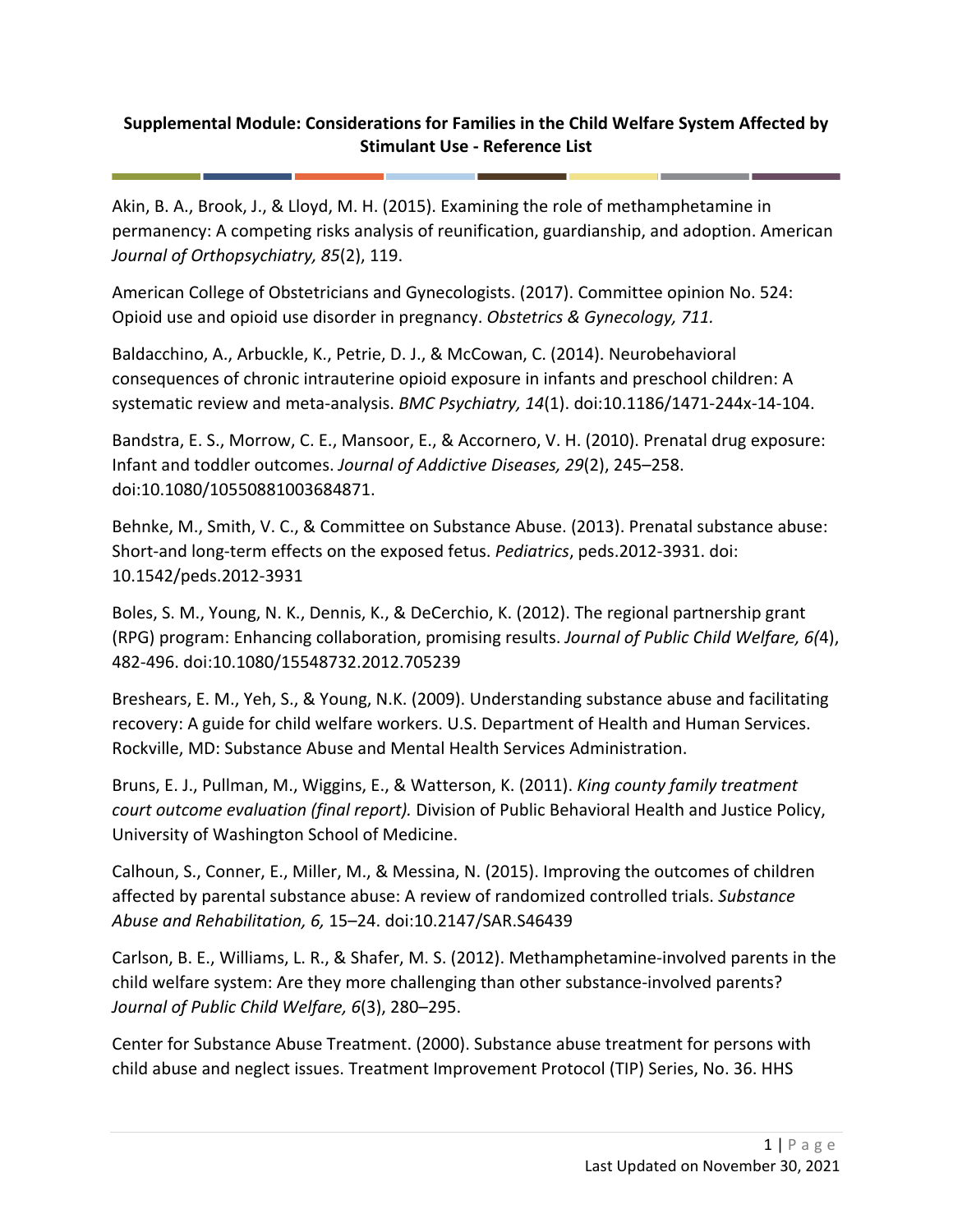Publication No. SMA 00-3357. Rockville, MD: Substance Abuse and Mental Health Services Administration.

Children and Family Futures. (2011). The collaborative practice model for family recovery, safety and stability. http://www.cffutures.org/files/PracticeModel.pdf

Dube, S. R., Anda, R. F., Felitti, V. J., Edwards, V. J., & Croft, J. B. (2002). Adverse childhood experiences and personal alcohol abuse as an adult. *Addictive Behaviors, 27*(5), 713–725.

Dube, S.R., Felitti, V.J., Dong, M., Chapman, D.P., Giles, W.H., & Anda, R.F. (2003). Childhood abuse, neglect and household dysfunction and the risk of illicit drug use: The adverse childhood experience study. *Pediatrics, 111*(3), 564–572. doi:10.1542/peds.111.3.564

Felitti, V.J., Anda, R.F., Nordenberg, D., Williamson, D.F., Spitz, A.M., Edwards, V., Koss, M.P., & Marks, J.S. (1998). Relationship of childhood abuse and household dysfunction to many of the leading causes of death in adults: The adverse childhood experiences (ACE) study. *American Journal of Preventive Medicine, 14,* 245–258.

Ghertner, R., Waters, A., Radel, L., & Crouse, G. (2018). The role of substance use in child welfare caseloads. *Children and Youth Services Review, 90,* 83–93. https://doi.org/10.1016/j.childyouth.2018.05.015

Glasner-Edwards, S., & Mooney, L. J. (2014). Methamphetamine psychosis: Epidemiology and management. *CNS Drugs, 28*(12), 1115–1126. doi:10.1007/s40263-014-0209-8

Green, B. L., Rockhill, A., & Furrer, C. (2007). Does substance abuse treatment make a difference for child welfare case outcomes? A statewide longitudinal analysis. *Children and Youth Services Review, 29*(4), 460-473. doi:10.1016/j.childyouth.2006.08.006

Greeson, J. K., Briggs, E. C., Kisiel, C. L., Layne, C. M., Ake, G. S., Ko, S. J., Gerrity, E. T., Steinberg, A. M., Howard, M. L., Pynoos, R. S., & Fairbank, J. A. (2011). Complex trauma and mental health in children and adolescents placed in foster care: Findings from the National Child Traumatic Stress Network. *Child Welfare*, *90*(6), 91–108.

Grella, C. E., Hser, Y., & Huang, Y. (2006). Mothers in substance abuse treatment: Differences in characteristics based on involvement with child welfare services. *Child Abuse & Neglect, 30*(1), 55-73. doi:10.1016/j.chiabu.2005.07.005

Haight, W., Ostler, T., Black, J., Sheridan, K., & Kingery, L. (2007). A child's-eye view of parent methamphetamine abuse: Implications for helping foster families to succeed. *Children and Youth Services Review, 29*(1), 1–15.

Kisiel, C. L., Fehrenbach, T., Torgersen, E., Stolbach, B., McClelland, G., Griffin, G., & Burkman, K. (2014). Constellations of interpersonal trauma and symptoms in child welfare: Implications for a developmental trauma framework. *Journal of Family Violence, 29*(1), 1–14.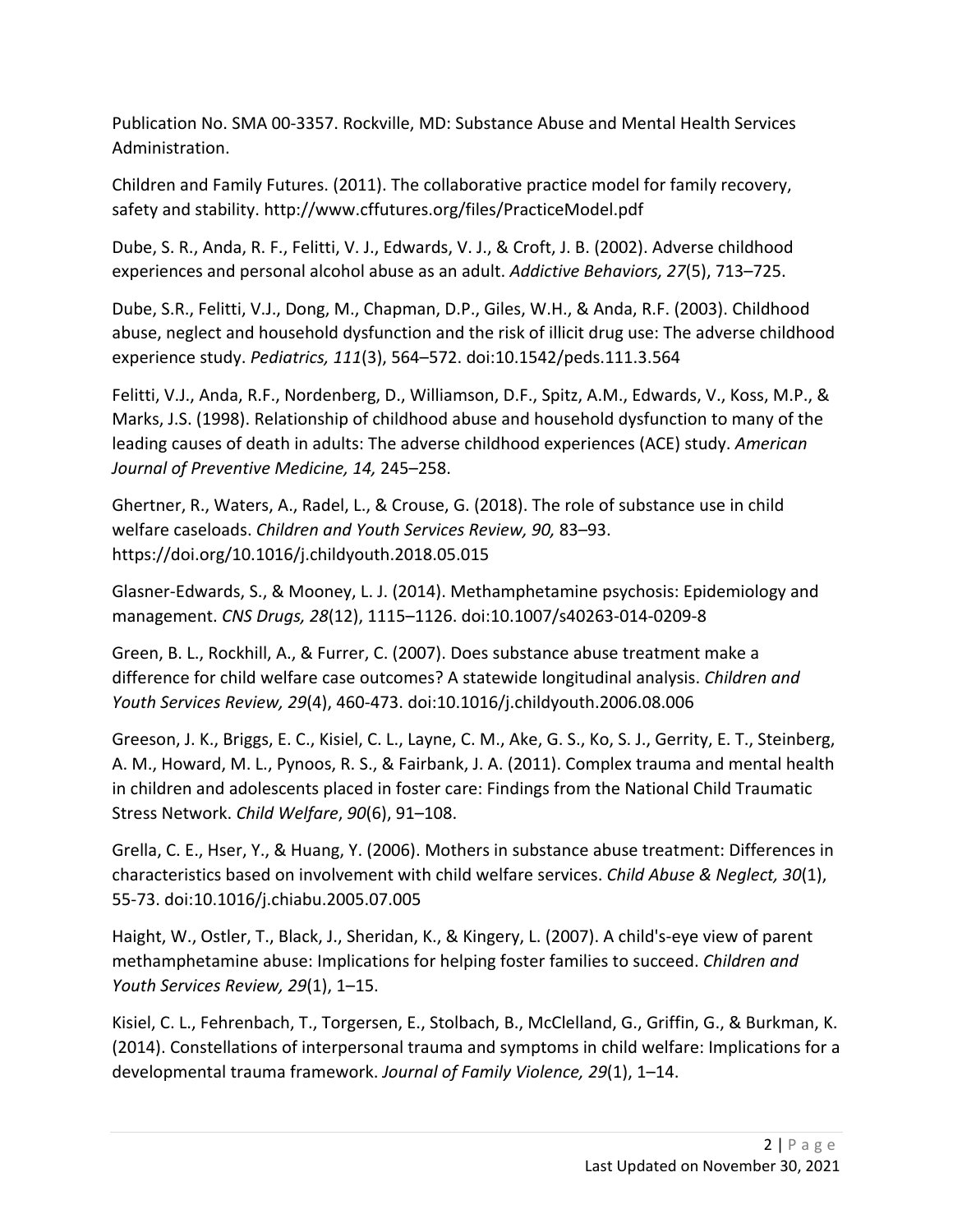Kwiatkowski, M. A., Donald, K. A., Stein, D. J., Ipser, J., Thomas, K. G., & Roos, A. (2018). Cognitive outcomes in prenatal methamphetamine exposed children aged six to seven years. *Comprehensive Psychiatry, 80*, 24–33.

LaGasse, L. L., Derauf, C., Smith, L. M., Newman, E., Shah, R., Neal, C., Arria, A., Huestis, M. A., DellaGrotta, S., Lin, H., Dansereau, L. M., & Lester, B. M. (2012). Prenatal methamphetamine exposure and childhood behavior problems at 3 and 5 years of age*. Pediatrics, 129*(4), 681–688. https://doi.org/10.1542/peds.2011-2209

Levenson, J. (2017). Trauma-informed social work practice. *Social Work, 62*(2), 105–113.

Longo, D.L. (2016). Neurobiological advances from the brain disease model of addiction. *New England Journal of Medicine, 374,* 363–371.

National Institute on Drug Abuse. (2013). *Methamphetamine.* https://www.drugabuse.gov/publications/research-reports/methamphetamine

National Institute on Drug Abuse. (2018). *Methamphetamine.* https://www.drugabuse.gov/publications/drugfacts/methamphetamine

National Institute on Drug Abuse. (2018). *Prescription Stimulants DrugFacts.* https://www.drugabuse.gov/publications/drugfacts/prescription-stimulants

National Institute on Drug Abuse. (2019). *Cocaine.* [https://www.drugabuse.gov/drug](https://www.drugabuse.gov/drug-topics/cocaine)[topics/cocaine](https://www.drugabuse.gov/drug-topics/cocaine)

National Institute on Drug Abuse. (2020). *Overdose death rates.* https://www.drugabuse.gov/drug-topics/trends-statistics/overdose-death-rates

National Institute on Drug Abuse. (2020). Principles of drug addiction treatment: A researchbased guide (3rd ed.). Rockville, MD. http://www.drugabuse.gov/publications/principles-drugaddiction-treatment-research-based-guide-third-edition/acknowledgments

Nygaard, E., Slinning, K., Moe, V., & Walhoyd, K.B. (2015). Cognitive function of youths born to mothers with opioid and poly-substance abuse problems during pregnancy. *Child Nueropsychology, 23*(2), 15-187.

Otero, C., Boles, S., Young, N., & Dennis, K. (2006). Methamphetamine addiction, treatment, and outcomes: Implications for child welfare workers.

Radel, L., Baldwin, M., Crouse, G., Ghertner, R., & Waters, W. (2018). *Substance use, the opioid epidemic, and the child welfare system: Key findings from a mixed methods study.* Office of the Assistant Secretary for Planning and Evaluation. U.S. Department of Health and Human Services.

Randolph, K. A., Fincham, F., & Radey, M. (2009). A framework for engaging parents in prevention. *Journal of Family Social Work, 12*(1), 56–72.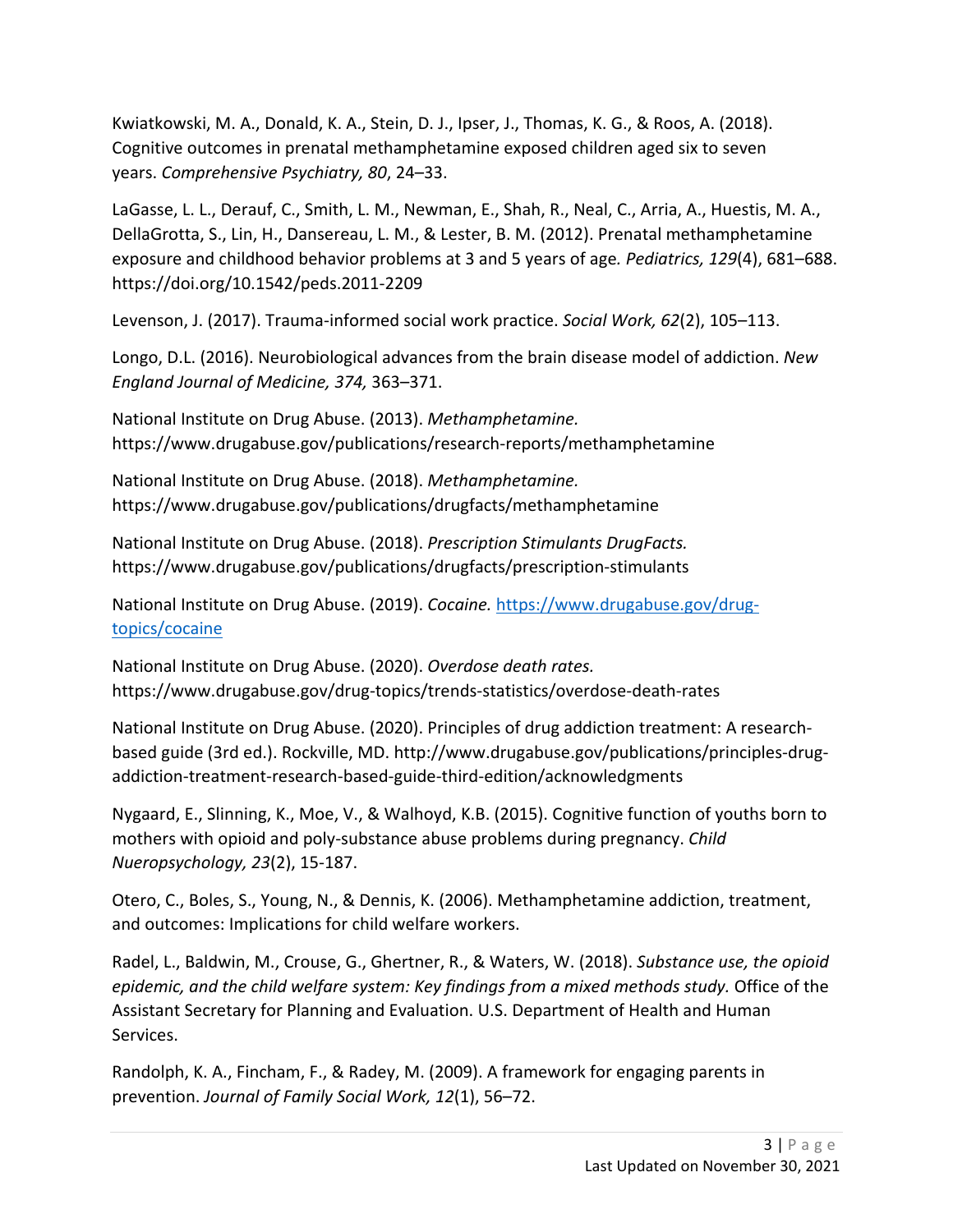Rawson, R. A., Gonzales, R., & Brethen, P. (2002). Treatment of methamphetamine use disorders: An update. *Journal of Substance Abuse Treatment, 23*(2), 145–150.

Roberts, S. C., & Nuru-Jeter, A. (2012). Universal screening for alcohol and drug use and racial disparities in child protective services reporting. *The Journal of Behavioral Health Services & Research, 39*(1), 3–16.

Rusyniak, D. E. (2013). Neurologic manifestations of chronic methamphetamine abuse. *Psychiatric Clinics, 36*(2), 261-275.

Smith, L. M., LaGasse, L. L., Derauf, C., Grant, P., Shah, R., Arria, A., Huestis, M., Haning, W., Strauss, A., Della Grotta, S., Liu, J., & Lester, B. M. (2006). The infant development, environment, and lifestyle study: Effects of prenatal methamphetamine exposure, polydrug exposure, and poverty on intrauterine growth. *Pediatrics, 118*(3), 1149–1156. https://doi.org/10.1542/peds.2005-2564

Storer, H. L., Barkan, S. E., Sherman, E. L., Haggerty, K. P., & Mattos, L. M. (2012). Promoting relationship building and connection: Adapting an evidence-based parenting program for families involved in the child welfare system. *Children and Youth Services Review, 34*(9), 1853– 1861.

Substance Abuse and Mental Health Services Administration. (2012). *SAMHSA's working definition of recovery*. Rockville, MD: Substance Abuse and Mental Health Services Administration

Substance Abuse and Mental Health Services Administration. (2014). *SAMHSA's concept of trauma and guidance for a trauma-informed approach* (HHS Publication No. (SMA) 14-4884). Rockville, MD: Substance Abuse and Mental Health Services Administration.

Substance Abuse and Mental Health Services Administration. (2019). *Key substance use and mental health indicators in the United States: Results from the 2018 National Survey on Drug Use and Health* (HHS Publication No. PEP19-5068, NSDUH Series H-54). Rockville, MD: Center for Behavioral Health Statistics and Quality, Substance Abuse and Mental Health Services Administration.

Substance Abuse and Mental Health Services Administration. (2019). *Understanding child trauma.* <https://www.samhsa.gov/child-trauma/understanding-child-trauma>

Substance Abuse Mental Health Services Administration. (2020). *Evidence-based Resource Guide Series: Treatment of Stimulant Use Disorders.* Publication No. PEP20-06-01-001. Rockville, MD: SAMHSA. Available at:

[https://store.samhsa.gov/sites/default/files/SAMHSA\\_Digital\\_Download/PEP20-06-01-001.pdf.](https://store.samhsa.gov/sites/default/files/SAMHSA_Digital_Download/PEP20-06-01-001.pdf)

Taylor, A., Toner, P., Templeton, L., & Velleman, R. (2006). Parental alcohol misuse in complex families: The implications for engagement. *British Journal of Social Work, 38*(5), 843-864.